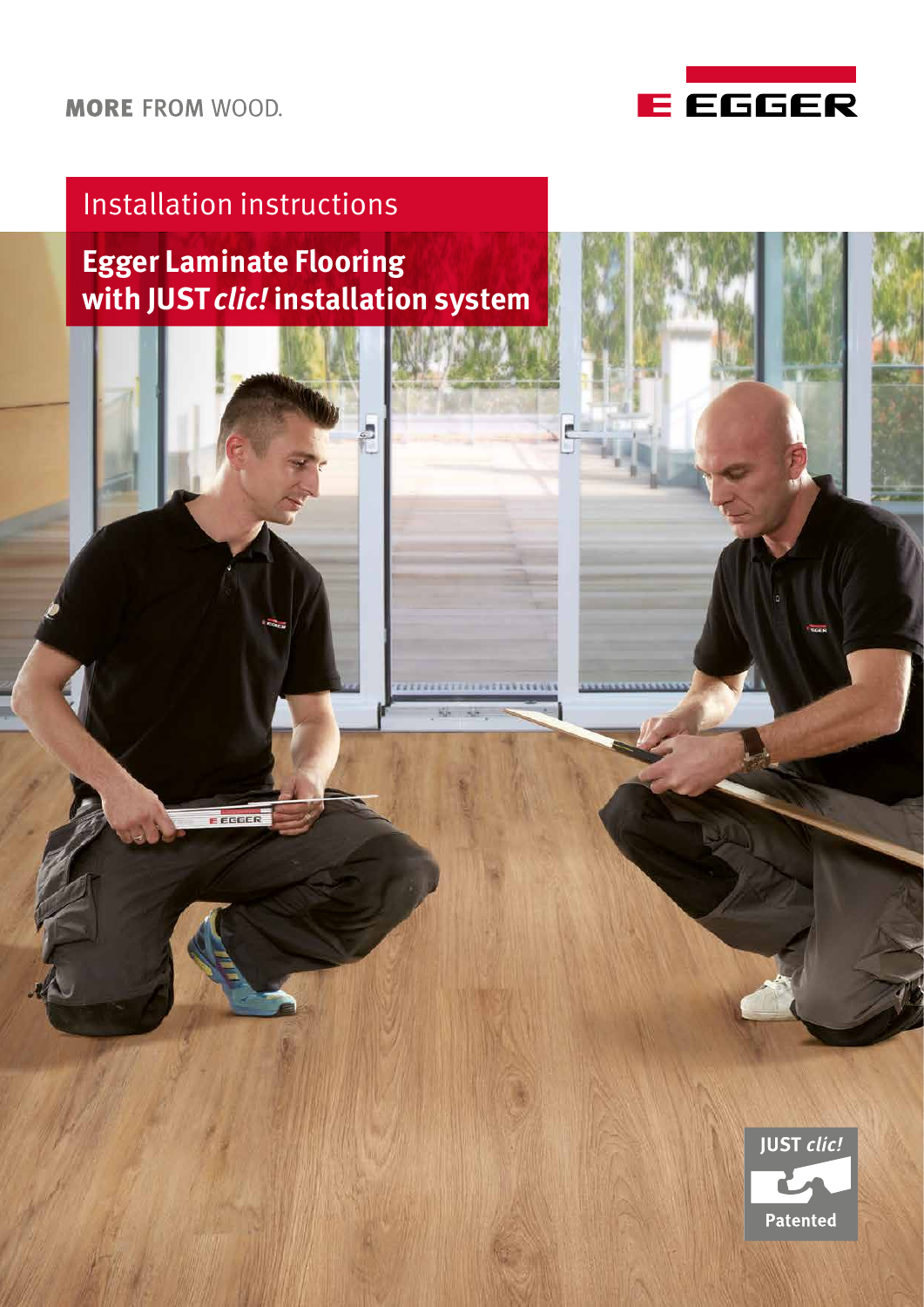## **1. Obligatory testing and exercise of due care**

EGGER laminate flooring is manufactured in precise stages in highly-advanced and modern production facilities. Both finished and ongoing products are subjected to regular stringent checks. Yet, despite quality controls, damage to individual boards, for example during transport, cannot always be completely prevented. Therefore, it is a requirement to visually double-check each flooring element before and during the installation job. Damaged or otherwise unsuitable flooring elements (products) must not be installed and should be returned to the retailer and exchanged.

## **2. Sub-floors**

## $2.1$

All sub-floors must be prepared for installation in accordance with regular sub-floor preparation procedures and accepted tolerances within the flooring industry. Please consider the following points before beginning installation of laminate flooring manufactured by EGGER. In case of failure to comply, all guarantee and warranty claims will become void.

## **Check the moisture level in the sub-floor:**

Use a CM device to make sure the following levels are not exceeded:

- For cement-based screed ≤ 2CM % heated screed ≤ 1.8CM%
- For calcium sulphate screed /calcium sulphate floating screed ≤ 0.5CM% heated screed ≤0.3 CM%
- These values apply to screeds without additives. With the use of additives and in case of fast-setting screed, the measurements and limitis specified by the respective manufacturer shall apply.
- The test material must be obtained from the lower one-third of the screed. During this process, the thickness of the screed must be measured and documented.

## **Check if the sub-floor is level:**

The evenness test is based on common standards and takes place by placing a yardstick/straight-edge on the high points of the surface and determining the gauge at the deepest location in relation to the bearing surfaces (measuring point intervals). Use a max. 2mm gauge (vertical deviation) at 100 cm intervals. Larger deviations should be addressed by suitable measures (e.g., with self-levelling compounds).

#### **Check the load-bearing capacity of the sub-floor:**

The sub-floor must be a sealed, self-supporting layer.

#### **Check if the sub-floor is clean:**

The sub-floor must be vacuum cleaned.

#### **Check atmospheric conditions:**

The following conditions should be met before, during and after installation:

- an air temperature of at least 18°C
- a floor surface temperature of at least 15°C
- a relative air humidity of between 40% and 70%

## 2.2

Laminate flooring from EGGER installed as a floating flooring configuration can be installed on all sub-floors which meet the above described requirements. This includes in particular:

- all types of screed including hot water-heated screed
- **·** chipboard constructions
- · fibreboards
- existing floor coatings such as PVC, linoleum, natural stone slabs and ceramic tiles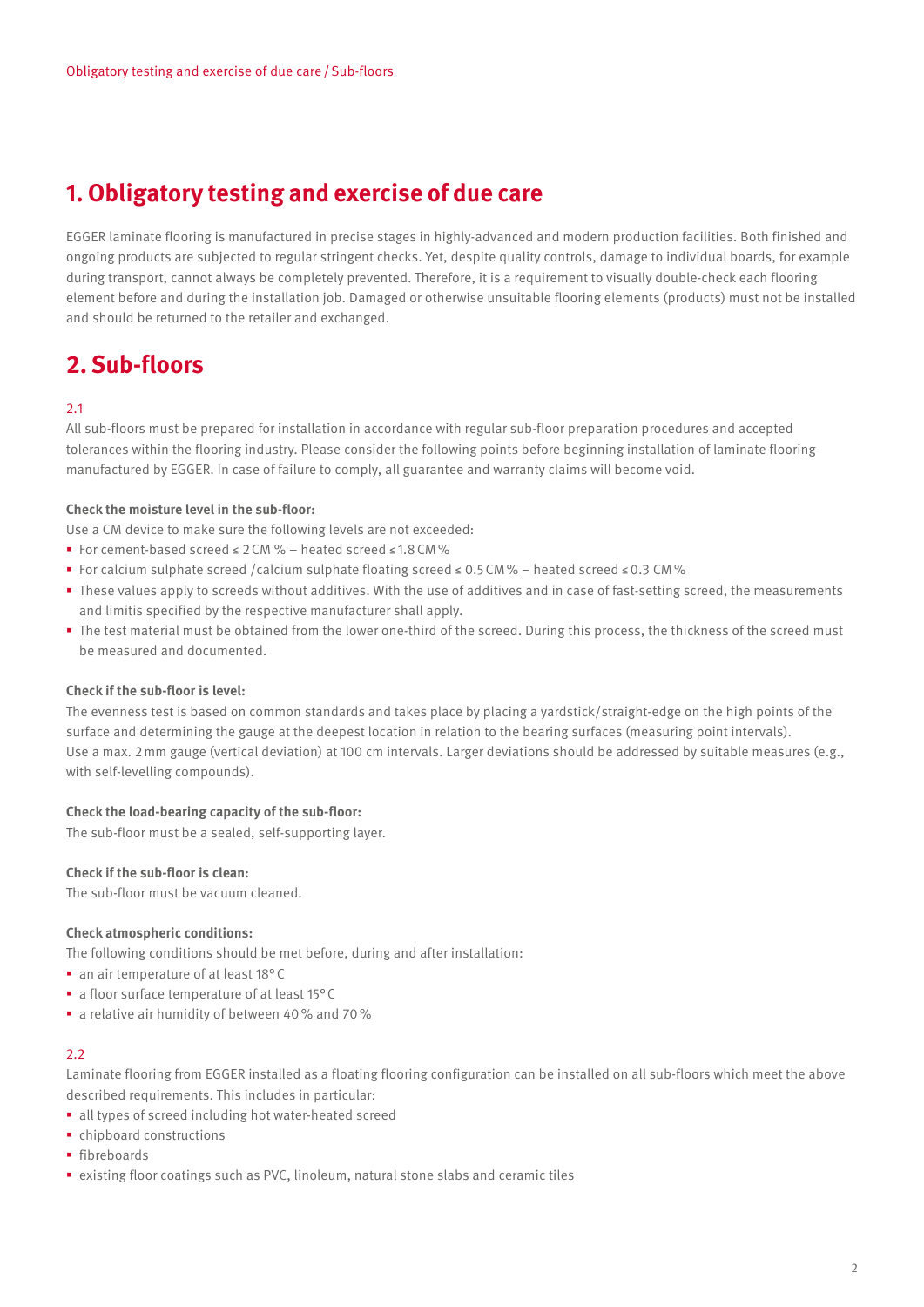## **Unsuitable sub-floors:**

 EGGER laminate flooring may never be installed on textile floor coverings (e.g., carpeting) or sub-floors that are not properly prepared for installation. In case of failure to comply, all guarantee and warranty claims will become void.

#### **Sub-floors of limited suitability include:**

electrically operated underfloor heating (controlling the surface temperature)

Electrical underfloor heating systems are classified as sub-floors with limited suitability given that a range of film-based, electrical heating systems are able to generate surface temperatures that significantly exceed 28°C. EGGER approves use of an electrically operated underfloor heating system if it can be controlled digitally and the surface temperature can never exceed 28°C. Furthermore, the heating system manufacturer must approve the use of the system in combination with laminate flooring.

#### **Screed**

If the laminate flooring system is installed floating on screed, you have to consider that possible residual moisture in the sub-floor will seep to its surface. Consequently, all types of screed (with the exception of mastic asphalt) require, prior to the installation of a system-specific insulating layer (see section: Attention! Underlay materials), a moisture protection film with an SD value ≥ 75m to be installed as vapour barrier over the entire surface & extend up the wall. When properly and professionally installed, the strips of the moisture protection film must overlap 5 -20cm in the joining areas depending on the design.

#### **Screeds with hot water floor heating**

When building a heated flooring structure, all participants (builder, architect, heating specialist, heating technician, installer and flooring manufacturer) must work together in a coordinated manner. All surface-heated flooring requires appropriate planning and co-ordination for the heating system and screed in order to ensure maximum long-term performance without causing any damage. The standard checks of the installation sub-floor must include inspecting the function of the floor heating/ cooling system (functional heating/ cooling). Proof of the proper raising and lowering of the temperature of the heated screed structure in any season must be provided and documented according to a protocol.

When heating the load and heat distribution layer, a distinction is made between functional heating and floor curing heating.

- Functional heating is the proof of the heating installer that a proper structure has been built and is used to verify the functionality of heated flooring structures.
- Floor curing heating is the expelling of the residual moisture in the screed until installation suitability is reached.

Attention: Functional heating does not guarantee that the screed has reached the residual moisture required for installation suitability. Therefore, installation curing is generally necessary.

Attention! The surface temperature of a heated floor structure may not exceed 28°C (83° F). EGGER laminate flooring is generally installed floating. When installing on mineral sub-floors, it is absolutely necessary to install a moisture protection film with an SD value ≥75m as vapour barrier prior to the insulation underlay, on the entire surface and extending up the wall. During floating installation, the heat conductivity of the laminate flooring and of the insulation underlay must be taken into account. The sum of the heat conductivity values of all components must be ≤0.15m²K/W in line with EC requirements. When using insulating layers which are not part of the EGGER accessories range, floating installation on heated screed voids all warranties in regards to compliance with the effective, maximum allowable thermal transfer resistance of the overall structure.

## **Natural stone and ceramic tiles**

Possible residual moisture in the sub-floor may rise to the surface (see section: Attention! Underlay materials), a moisture protection film with an SD value ≥ 75m must be installed as vapour barrier over the entire surface & extending up the wall.

#### **Woodchip and fibreboard**

A specially designed insulating underlay is recommended (see section: Attention! Underlay materials) should be installed. A moisture protection film (vapour barrier) is not necessary.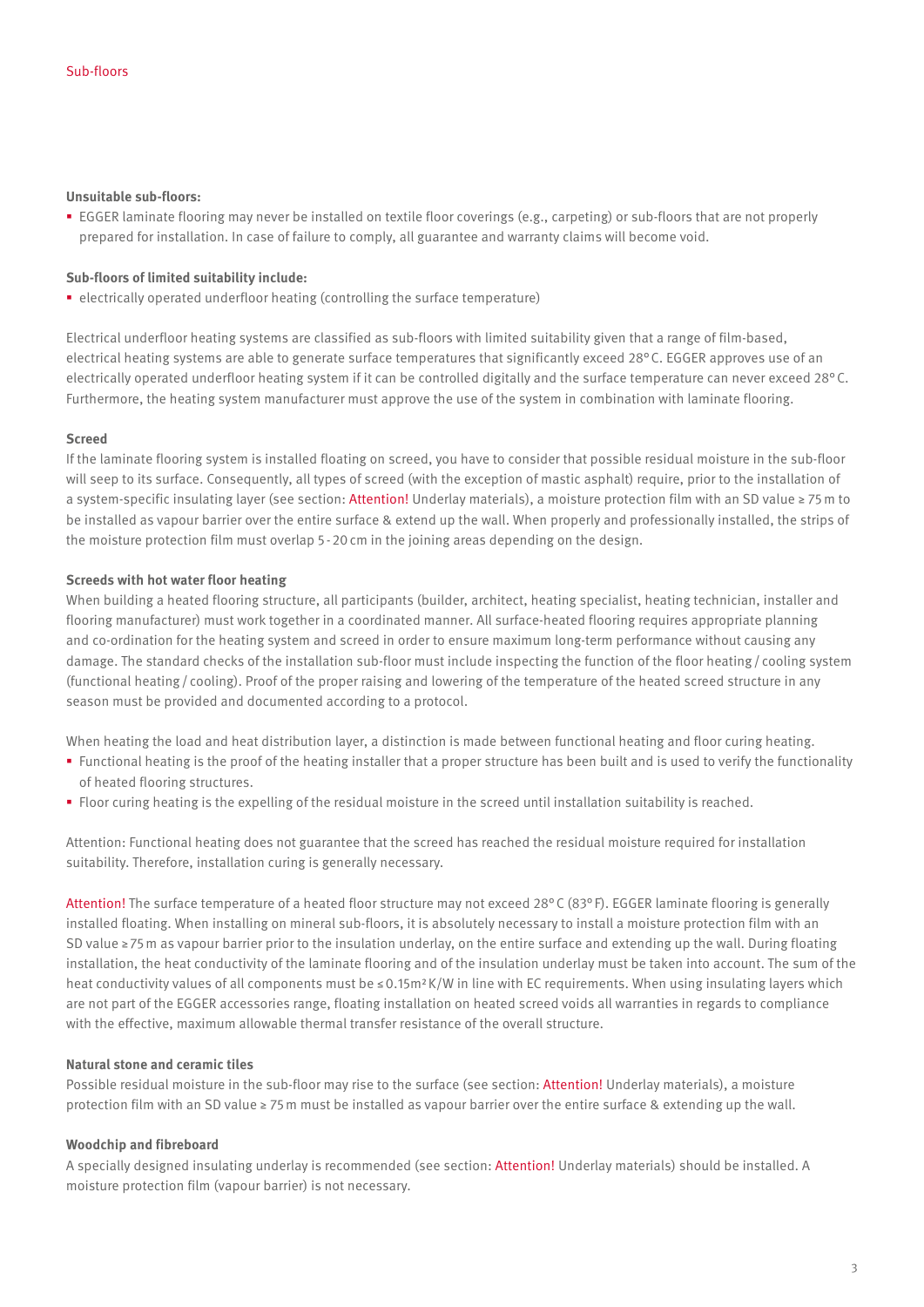## **Wooden boards**

Any loose boards should be properly screwed down. A specially designed insulating underlay is recommended to improve soundproofing (see section Attention! Underlay materials). A moisture protection film (vapour barrier) is not necessary. The laminate flooring boards must be laid at right angles to existing floorboards.

## **Elastic flooring surfaces (PVC, linoleum, vinyl)**

The use of flexible floor coverings meets the damp-proofing requirements and thus eradicates the need for a moisture protection film. A specially designed insulating underlay is used to improve soundproofing (see section: Attention! Underlay materials).

#### **Wet rooms/wet areas**

Attention! Laminate flooring from EGGER is not suitable for installations in wet rooms and wet areas such as bathrooms, saunas or in similar rooms. In case of failure to comply, all guarantee and warranty claims will become void.

#### Attention! Underlay materials

- On mineral sub-surfaces, however, a moisture protection film with an SD value ≥ 75m must always be installed first, over the entire surface and extend up the walls. Exceptions are the use of EGGER Silenzio Duo (2 in 1 insulation underlay with integrated moisture protection) or a comparable 2 in 1 underlayer board. In these cases, a separate moisture protection film is not necessary.
- A system-specific EGGER Silenzio underlay must be used under EGGER laminate flooring. Alternative underlayer boards are available at www.egger.com. The exception is the EGGER laminate flooring with laminated Silenzio underlayer board on the reverse. An additional insulation underlay is not permitted in this case.

## **3. Before the installation**

## **Acclimatisation of the floor boards**

The packages of laminate flooring have to be stored in the room where they will be installed or in a room with the same climate condition before starting the installation. Acclimatisation takes place within the following guidelines:

- **packed**
- **for a period of at least 48 hours**
- laid flat with a minimum of 50 cm from all walls
- at a room temperature of at least 18°C
- at a flooring surface temperature of at least 15°C
- at a relative atmospheric humidity of between 40% and 70%

#### **Direction of installation**

Laminate flooring looks best when the floor boards are installed parallel to the light direction. However, in the case of sub-floors made of floorboards or strip parquet /wooden floors, the floorboards must be installed at right angles or in the same direction of the strip parquet / wooden floor.

#### **Planning the first row**

First, the room must be measured to determine whether the width of the first row should be reduced. This will be necessary if the last row to be laid is calculated to be less than 5 cm wide.

### **Planning expansion gaps**

Laminate flooring, like all organic materials, is subject to certain types of movement (shrinkage/expansion) due to changes in climate conditions. If expansion joints are used, the installed floor will not be affected as they provide spaces for these changes to take place. Expansion gaps 8 to 10mm wide to all fixed objects such as walls, door frames, pipes, pillars, stairs etc. should be observed.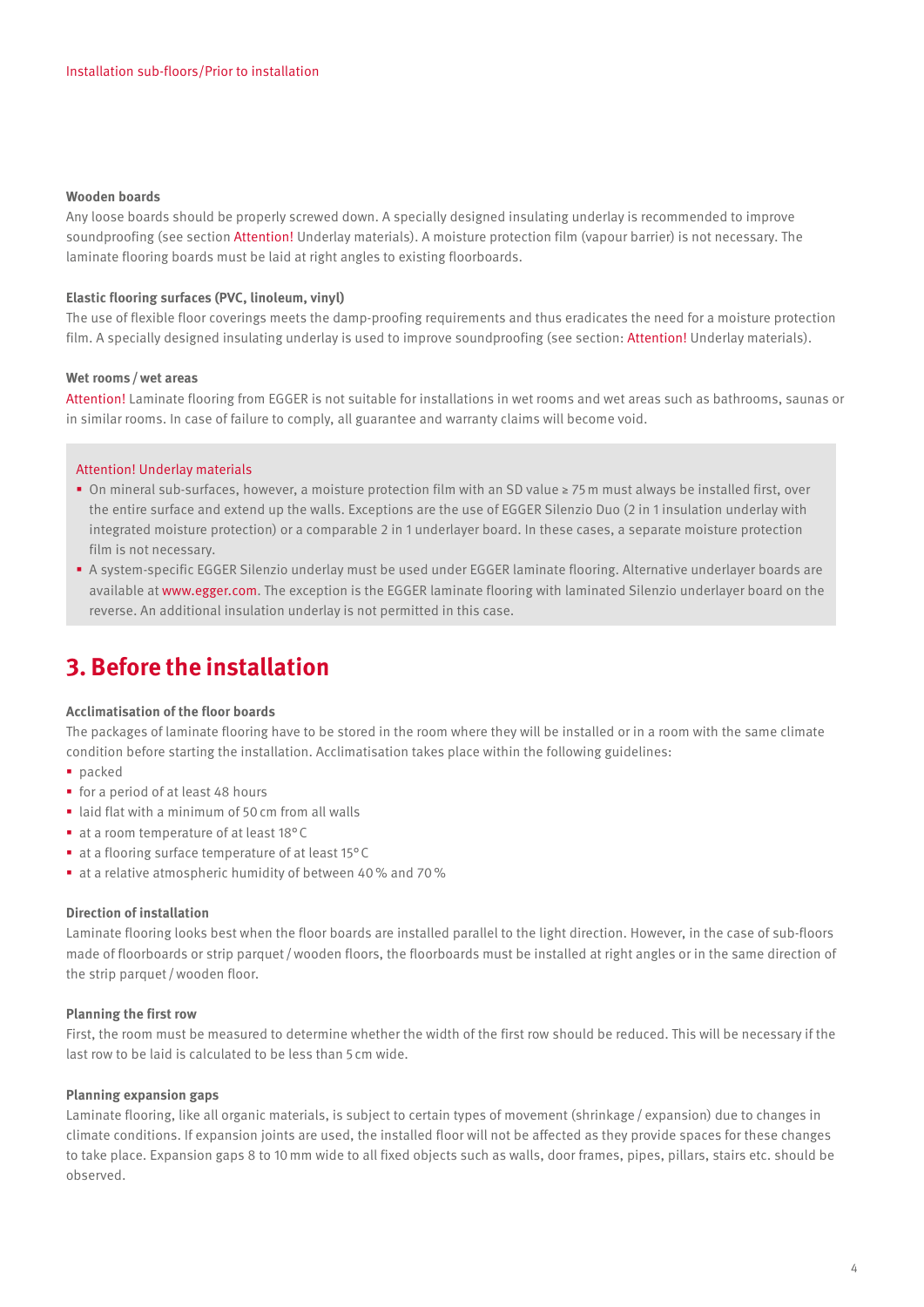#### **Planning movement profiles**

Transition mouldings must be installed in the following areas and flooring sizes because of the natural movement behaviour of laminate flooring:

- **door thresholds**
- passageways
- **angled** areas
- room lengths and / or widths of more than 10 m

## **4. Installation**

- Check the floor panels in the first row for any damage/fault. Ensure you understand the difference between the tongue and the groove on the panel (Fig. 1).
- Start laying the first row of boards in a left-hand corner of the room with both tongue sides of the panel facing the wall (Figure 2).
- In order to fit the panels insert the new panel to be laid at an angle from above into the connection system of the already laid panel and lower it until it lies flat on the sub-floor (Figure 3). The last panel in the first row can be marked and cut to the required length. In order to allow subsequent rows to be added to the long edge without gaps, make sure the long edges of the panels are lined up precisely in the first row. It is recommended to insert a piece of the flooring as a stop/ spacer between the wall and the flooring being installed in the first row, respectively in the area of the end joints. After installing the first 2-3 rows, remove these positioning elements and correctly align the installed laminate flooring with the walls, observing the required gaps (placing the spacers). (Figure 3 to 10)
- Start installing the 2nd row with the remaining panel of the 1st row, if the latter is at least 200 mm long. In the following rows, the new row can be started with the remaining panel, while observing the minimum offset of the short ends. Attention! Make sure that the short ends are staggered at least 200mm (8"). In case of products supplied with the bevel and/or with a special decor (e.g., tiles decor), ensure the offset is even according to the bevel and/or pattern.
- Place the tongue on the protruding lower lip of the first panel of the first row (Figure 5). Connect all other panels for this row on their narrow sides as described above, until the entire row is installed. Afterwards, all short sides of the panels in this row should be adjusted and connected with each other (Figure 6).
- Slightly raise the first panel or panel section and connect its long edge with the first row. Continue to do so until you have connected the whole row with the previously laid row (Figure 7). Pay attention that the panels are not displaced along the short sides.
- You can now install panel after panel, row after row.

In order to prepare the last row of panels for installation, take the panel and place it exactly on top of the row before last. By means of a residual panel (panel width), it is possible to transfer the wall structures to the element within a pre-chosen distance.

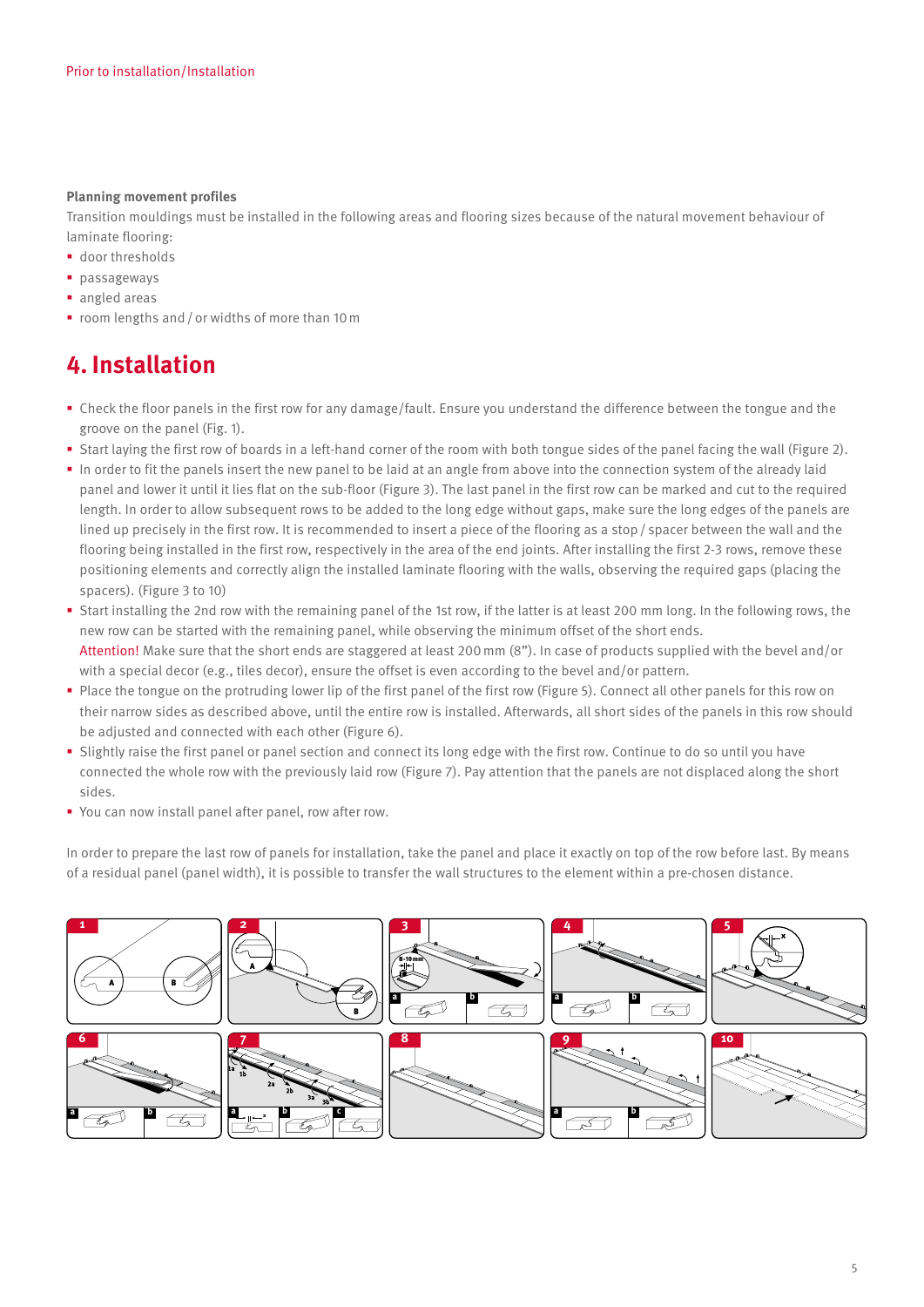## **Removal /Dismantling of Elements**

In order to replace installed panels without destroying them, you first have to unlock the entire row by tilting it and then offset the panels at the short ends while tilted. Proceed with due care in order to avoid damaging the tongue and groove.



In industrial areas you have to anticipate extraordinary exposure to moisture. As a result, additional sealing with PVAC glue (D3) is mandatory for such applications. Apply the sealing glue to the top of the tongue on the short and long edge. The glue should ooze out along the complete long and short edge after the panels have been connected together. Excess sealing glue is easy to remove from the surface immediately or after a short drying period.

Attention! Ensure that the elements below the sealing glue are installed without a gap.

## **Built-in kitchens/built-in cabinets**

Built-in kitchens and built-in cabinets should be assembled prior to installation and the laminate floor should be laid under the plinth panel.

#### **Pipes**



- Measure the position of the pipes and mark it on the panel (allow for edge joint).
- Drill at least 16 mm more than the diameter of the pipe.
- Saw to the holes at a 45° angle.
- Fit and glue the sawn piece.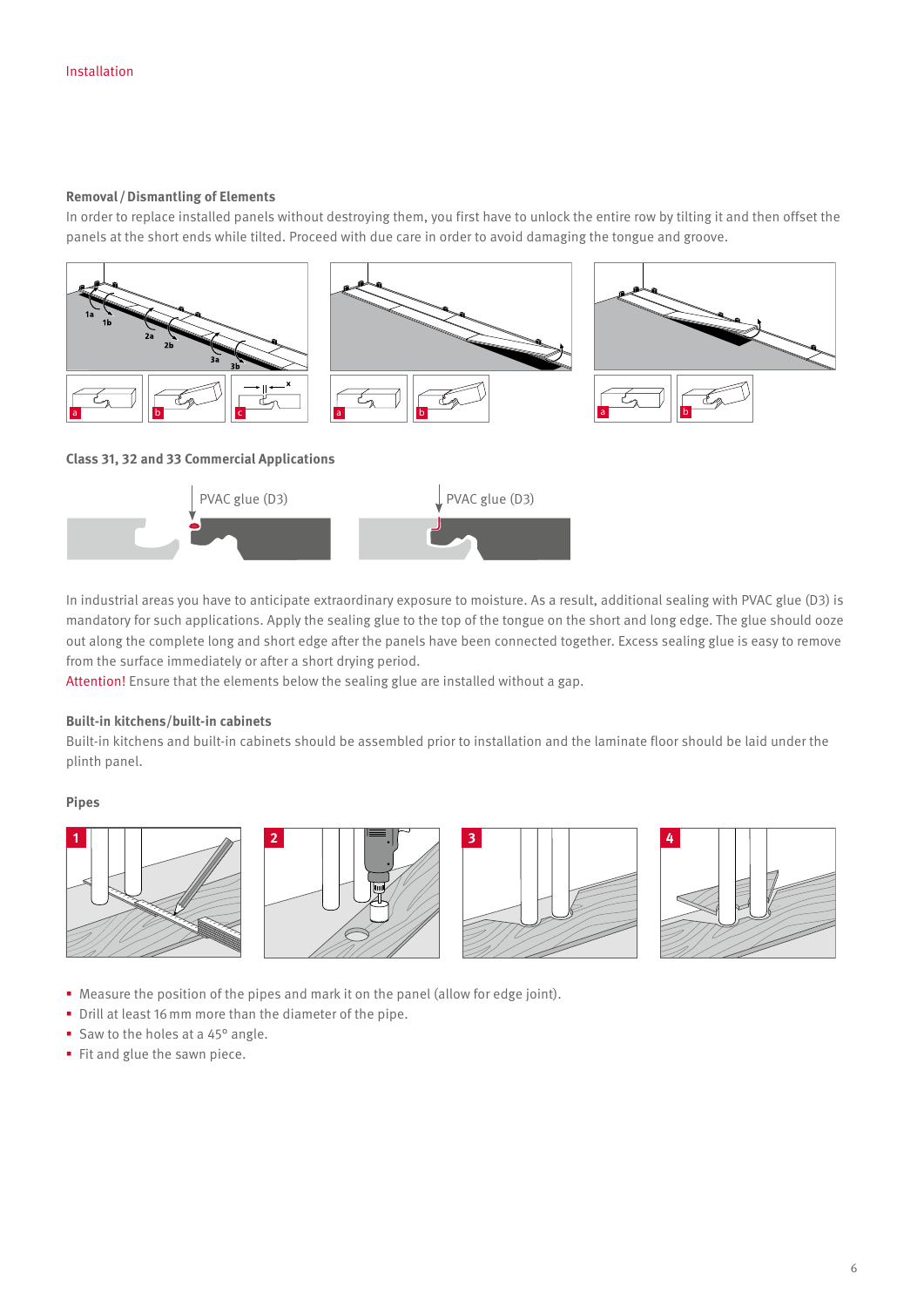## **Door frames**



- For wooden door frames, we recommend undercutting them with the approval of the customer according to the thickness of the flooring and the underlay.
- Install the flooring underneath the door frame leave the necessary expansion gaps. In the event that your installation job will end underneath a door frame, we recommend that the locking part is removed from the protruding groove of the pre-installed panel with a chisel. The newly installed panel can then be pushed horizontally over the groove of the previously installed panel. This connection area has to be glued with a PVAC glue.
- If you have a door frame that cannot be shortened, e.g., one made of metal, we recommend that you close or cover the expansion gaps with sealant or suitable end profiles.



## **Floor profiles**

Install the required flooring profiles and the skirtings after the laminate flooring has been installed in the correct way as described above. Simple assembly instructions are enclosed with all the accessories.

Attention! With most types of profile, the base (sub-profile) taking the cover profile must be installed prior to installing the laminate floor.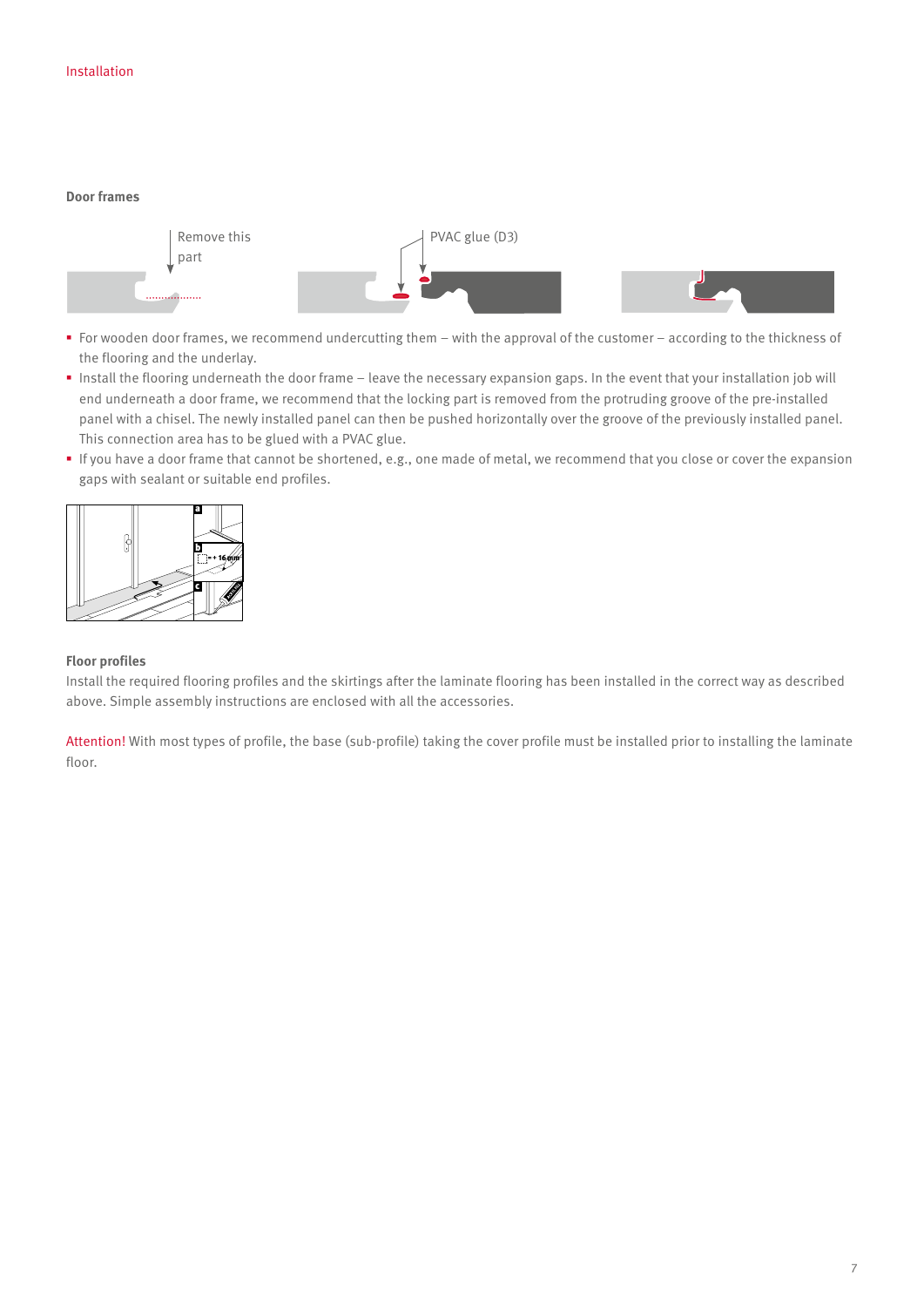## **5. Cleaning and maintenance**

- Entrance areas must be fitted with a properly sized clean-off zone/doormat.
- In commercial applications where the laminate flooring area leads directly outside, an appropriately sized clean-off zone must be built into the floor structure.
- Attach felt pads to the feet of furniture, including chairs and tables. Clean these regularly, check for proper functionality, and replace if required.
- **EXTERN FIGHT FIGHT III FIGHT III** Lift furniture when moving, rather than pushing or dragging.
- Use soft furniture castors (type W) in the case of office chairs and all other objects on castors. Clean office chair and furniture castors regularly, check for proper functionality and replace if required.
- Wipe any stagnant moisture/ liquids from the laminate flooring immediately.
- Steam cleaners should not be used, with the exception of Aqua+ Laminate Flooring.
- Only clean the laminate floor with a damp cloth.
- Never use abrasives or scouring agents on the laminate floor.
- Do not use cleaning products that may leave a residue. We recommend our system-related flooring cleaner Clean-it from EGGER.
- Waxing and/or polishing is neither necessary nor permitted.
- Subsequent surface sealing of EGGER Laminate Flooring is not necessary and not permitted.
- Use the hard floor nozzle (brush accessory) when vacuum cleaning.

No matter how hard-wearing your floor is, a laminate floor board may still get damaged. If the damage is slight, the problem can be easily solved with EGGER's system-related repair paste Decor Mix & Fill. If the damage is more serious, a professional installer will be able to replace an entire panel. Separate instructions are available upon request.

For special installation instructions, for example how to deal with stairs, or other questions, please contact your retailer for expert advice.